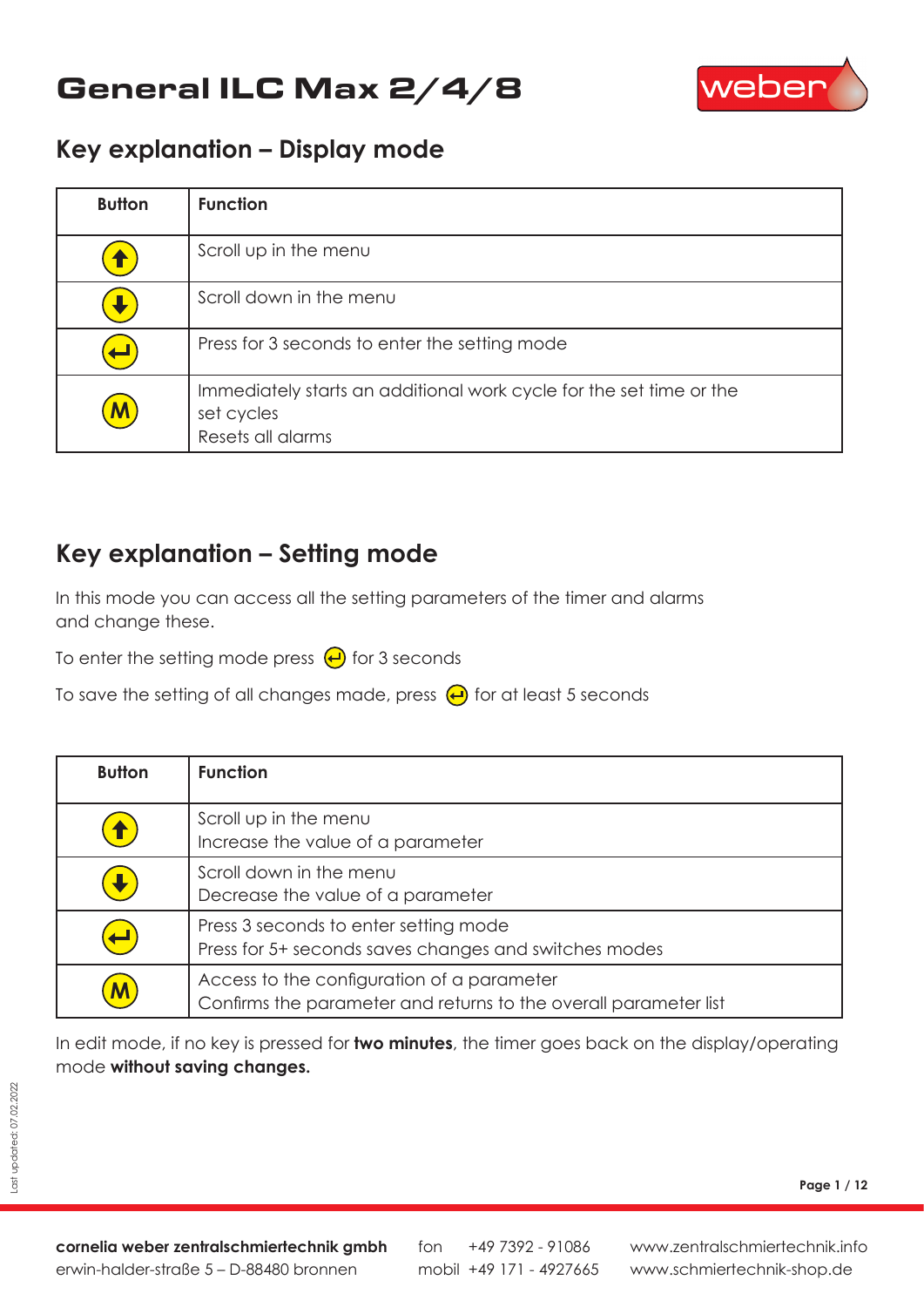### **Importance of the lamps**



| Light | <b>Function</b>                                           |
|-------|-----------------------------------------------------------|
|       | Green LED lights up: pump is in the <b>pause</b> state    |
|       | Yellow LED lights up: pump is in working condition        |
|       | Red LED flashing: timer is in <b>alarm</b> state          |
|       | Green and yellow LEDs flash: timer is in <b>edit mode</b> |
|       | Green, yellow and red LEDs flash: pump is stopped         |

### **Parameter overview of the editing mode**

| $E - \square \Pi$ | Menu version             | In basic mode by default                                                            |                                                       |
|-------------------|--------------------------|-------------------------------------------------------------------------------------|-------------------------------------------------------|
| $E$ -FU           | Function mode            | FU.IL / FU.IC / FU.PL / FU.PC                                                       | <b>ATTENTION:</b>                                     |
| $E-PT$            | Pause time in minutes    | Should be set to 30 $n$ ( $n =$ minutes)                                            | Break time: minutes and<br>hours are added            |
| $E-PH$            | Pause time in hours      | Should be set to 0                                                                  | Working time: minutes and<br>seconds are added        |
| $E-L\Pi$          | Working time in minutes  | Should be set to 0                                                                  |                                                       |
| $E-L5$            | Working time in seconds  | Should be set to $XX s$ (s = seconds)                                               |                                                       |
| $E - ES$          | Set the cycle range      | (unlock by E-FU $\rightarrow$ FU.IC or FU.PC)                                       |                                                       |
| $E$ - $CL$        | Number of strokes/cycles | (unlock by E-FU $\rightarrow$ FU.IC or FU.PC)                                       |                                                       |
| $E$ - $E$ E       |                          | Monitoring time for clock until alarm (unlock by E-FU $\rightarrow$ FU.IC or FU.PC) |                                                       |
| $E$ -IP           | Pause impulses           |                                                                                     |                                                       |
|                   |                          |                                                                                     |                                                       |
| $E$ -RE           | Reset                    |                                                                                     | <b>ATTENTION:</b>                                     |
| $E-PL$            | Pre-lubrication          |                                                                                     | Various parameters are<br>activated via function mode |
| E-RC              | <b>Alarm Expiry</b>      |                                                                                     |                                                       |
| $E$ - $BP$        | Alarm Overpressure       |                                                                                     |                                                       |
| E-RL              | Alarm Empty message      |                                                                                     |                                                       |
| $E - H\Pi$        | Alarm Hub                |                                                                                     |                                                       |
| $E - RH$          | Alarm Temperature        |                                                                                     |                                                       |
| $E - H U$         | Alarm Low Voltage        |                                                                                     |                                                       |
| $E - RS$          | <b>Alarm Drive</b>       |                                                                                     |                                                       |

#### **Page 2 / 12**

**cornelia weber zentralschmiertechnik gmbh** erwin-halder-straße 5 – D-88480 bronnen

fon mobil +49 171 - 4927665 +49 7392 - 91086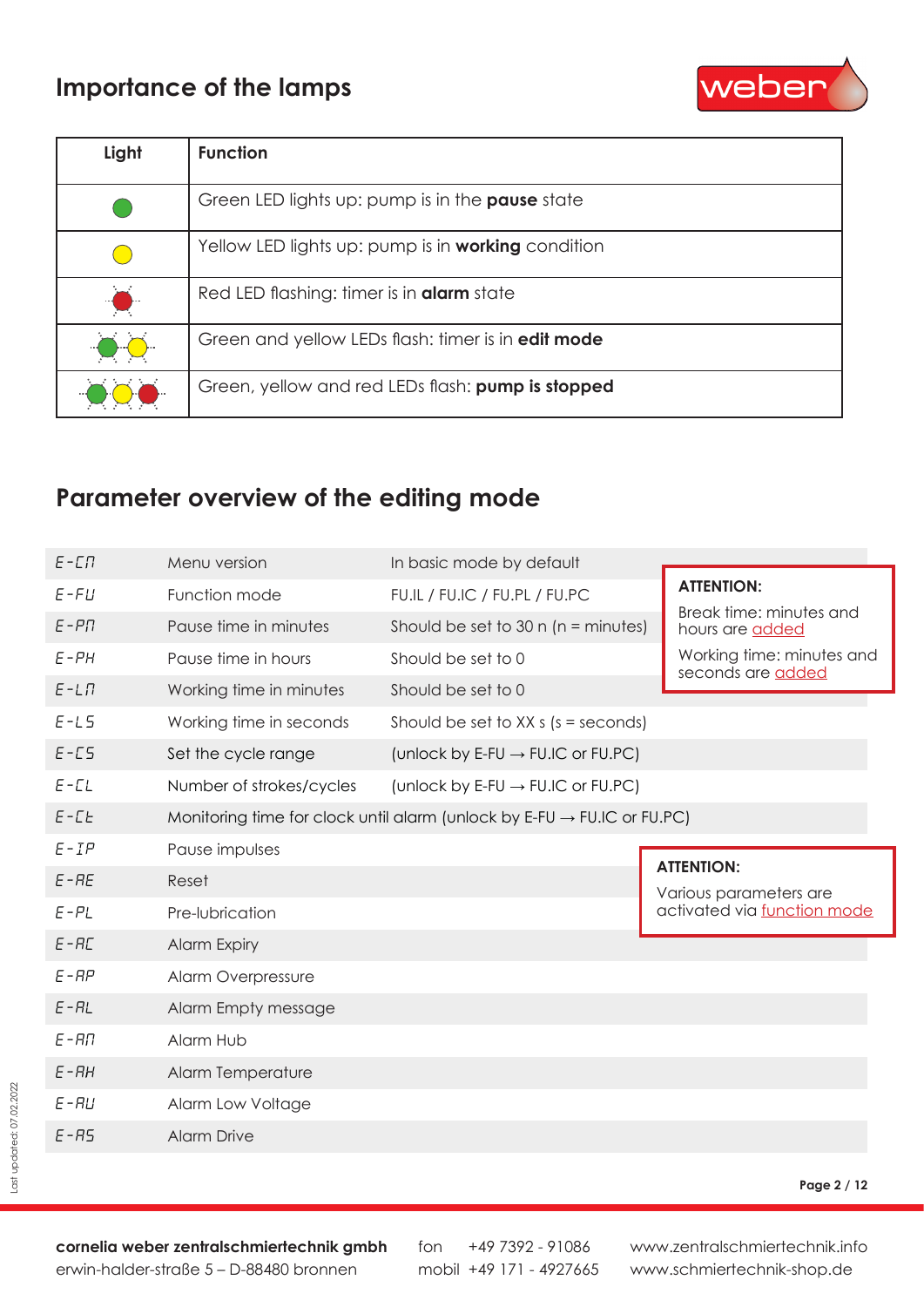# Programming ILC Max 2/4/8



### **Set pause times and running times of the pump**



**cornelia weber zentralschmiertechnik gmbh** erwin-halder-straße 5 – D-88480 bronnen

fon mobil +49 171 - 4927665 +49 7392 - 91086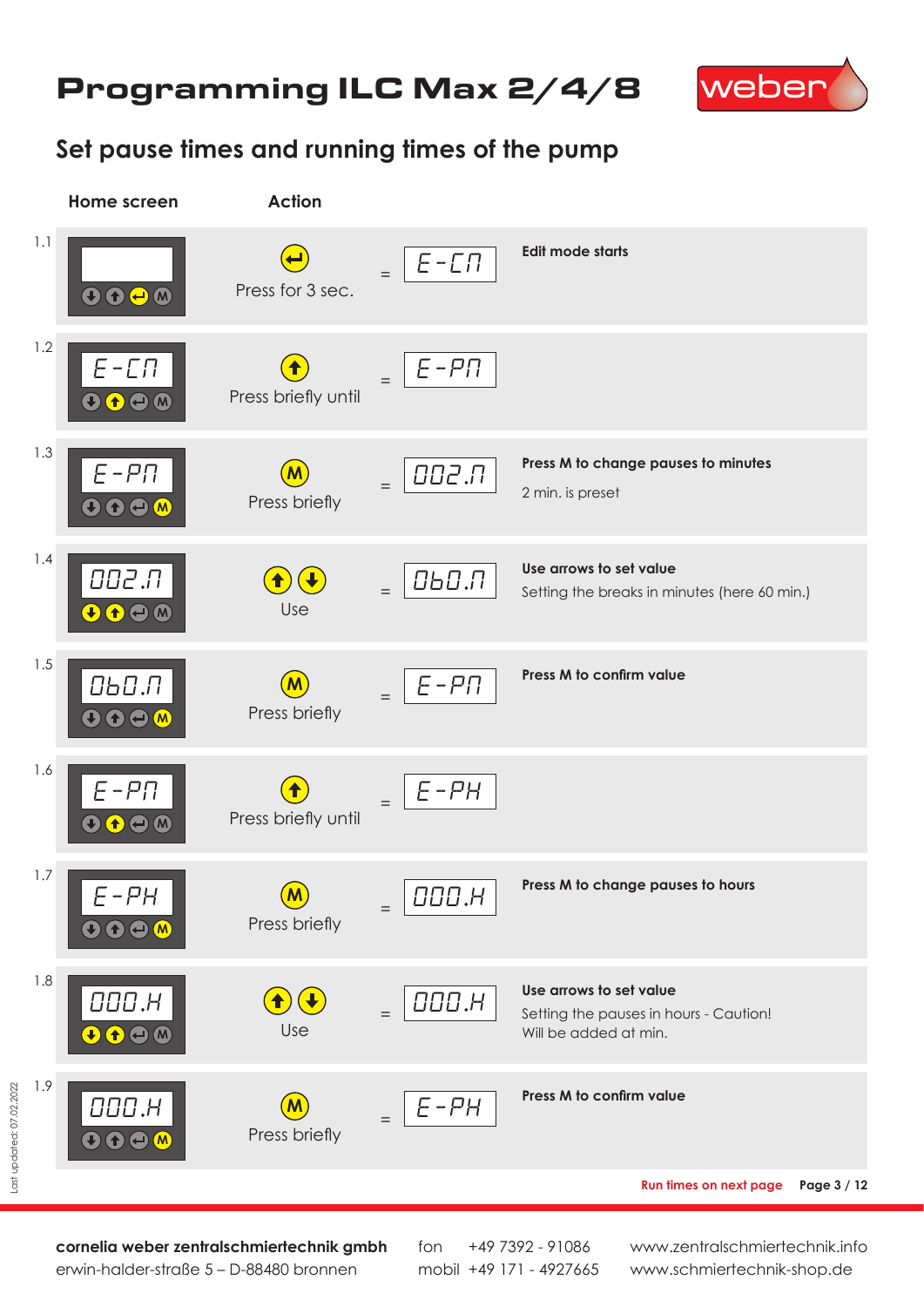#### **Pause times on the previous page**





**cornelia weber zentralschmiertechnik gmbh** erwin-halder-straße 5 – D-88480 bronnen

fon mobil +49 171 - 4927665 +49 7392 - 91086

www.zentralschmiertechnik.info www.schmiertechnik-shop.de

**Page 4 / 12**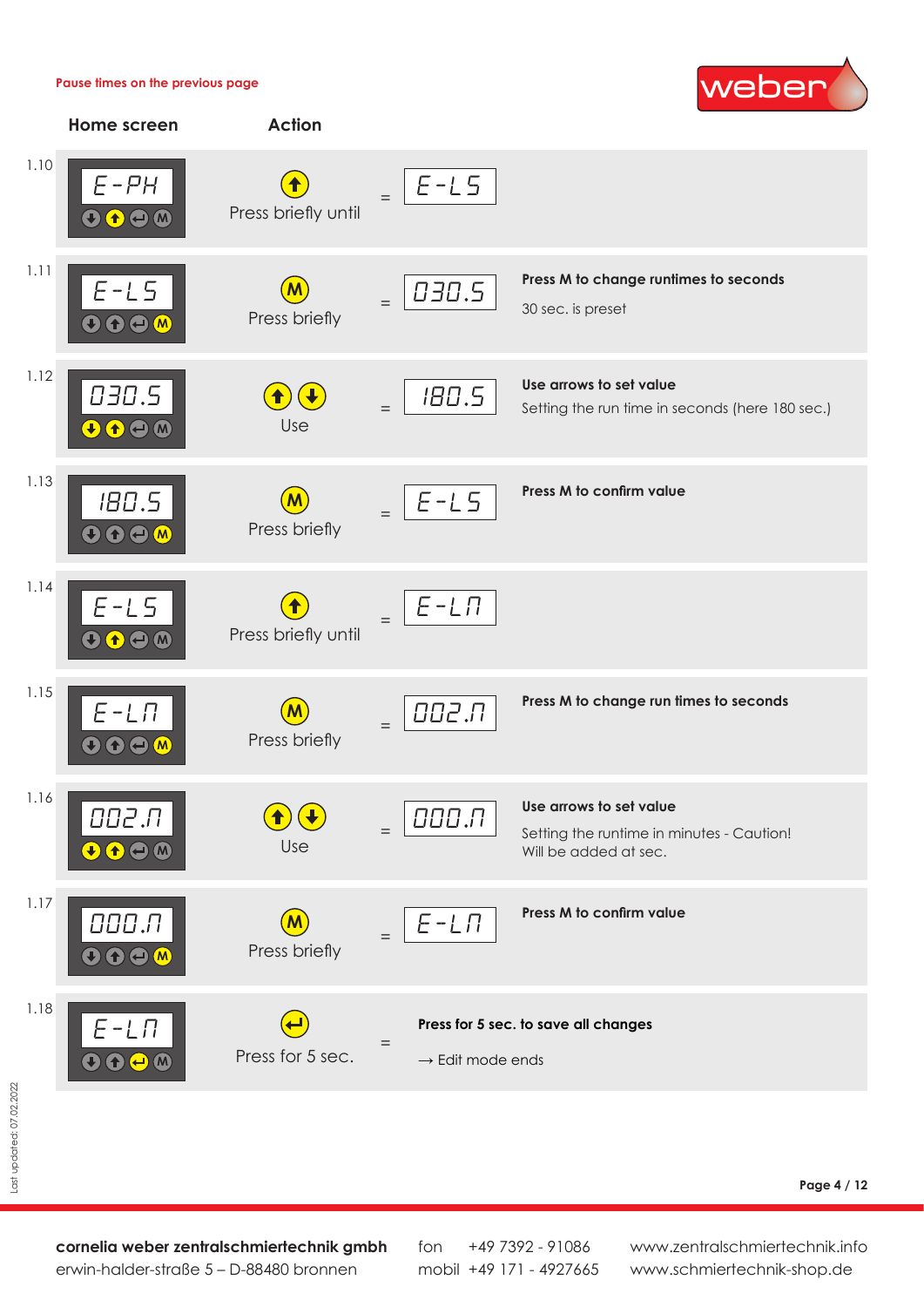# **Cycle switch step 1**





**Cycle settings on next page Page 5 / 12**

**cornelia weber zentralschmiertechnik gmbh** erwin-halder-straße 5 – D-88480 bronnen

fon mobil +49 171 - 4927665 +49 7392 - 91086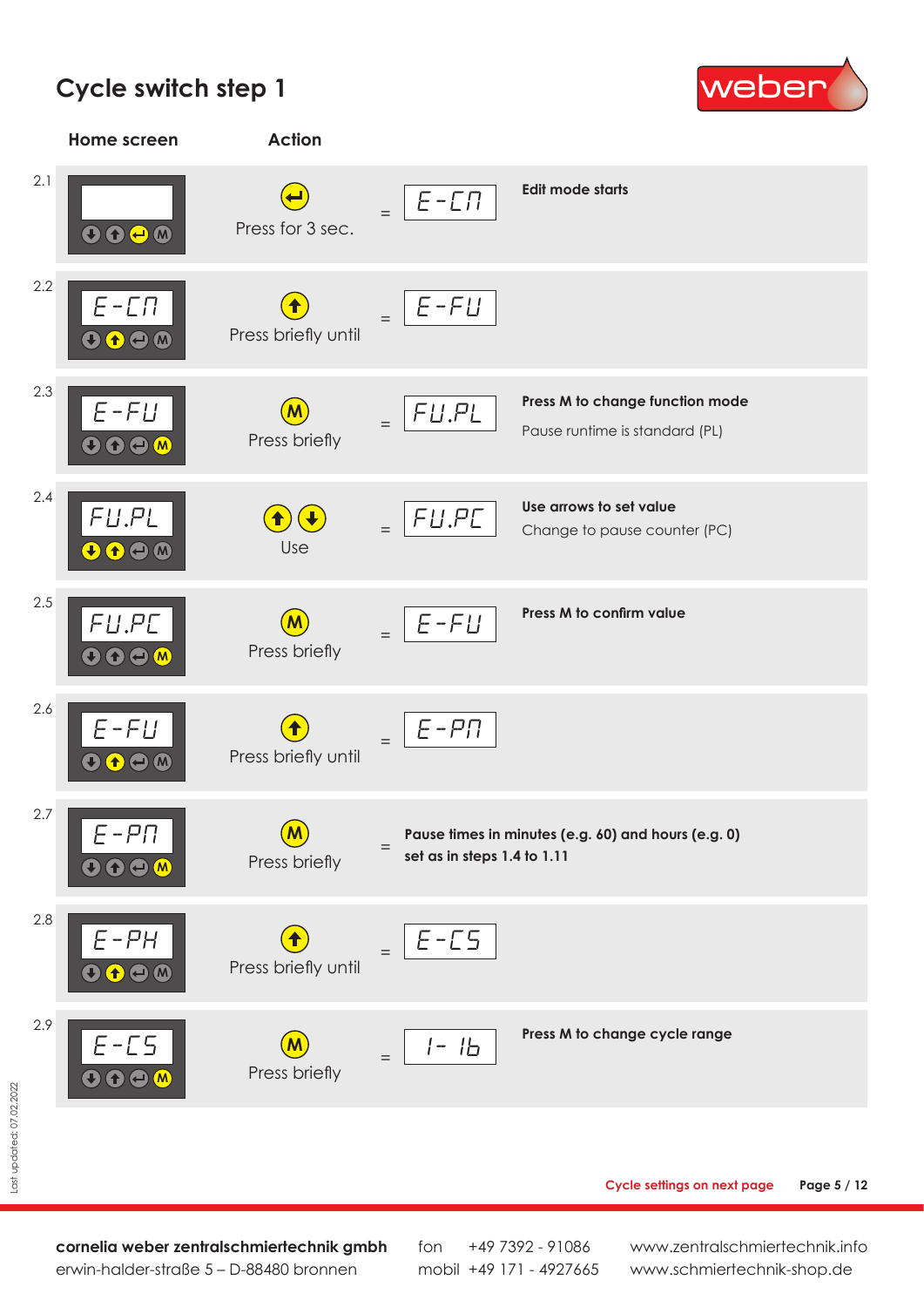

**cornelia weber zentralschmiertechnik gmbh** erwin-halder-straße 5 – D-88480 bronnen

fon mobil +49 171 - 4927665 +49 7392 - 91086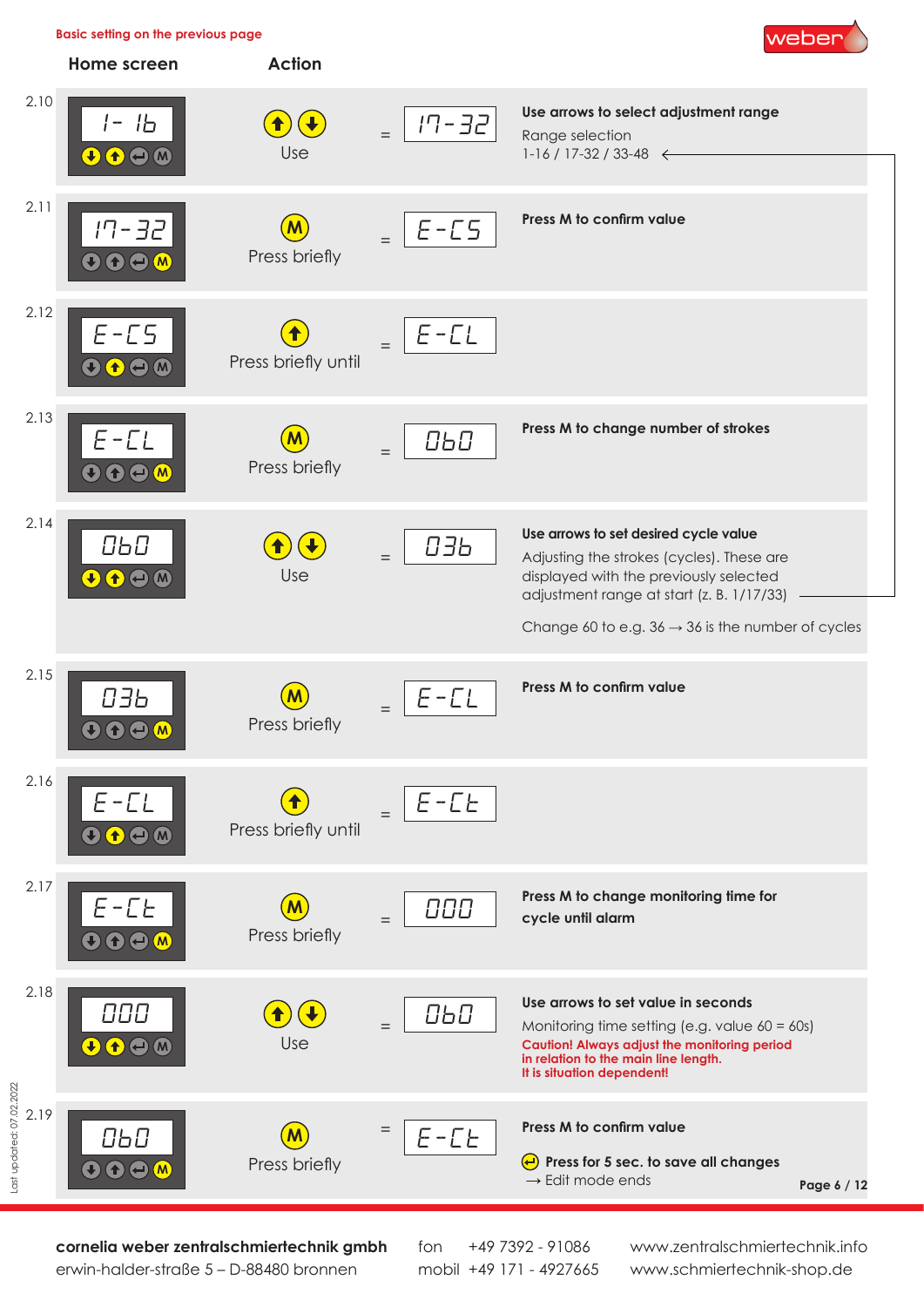# **Cycle switch step 2**





**Page 7 / 12**

**cornelia weber zentralschmiertechnik gmbh** erwin-halder-straße 5 – D-88480 bronnen

fon mobil +49 171 - 4927665 +49 7392 - 91086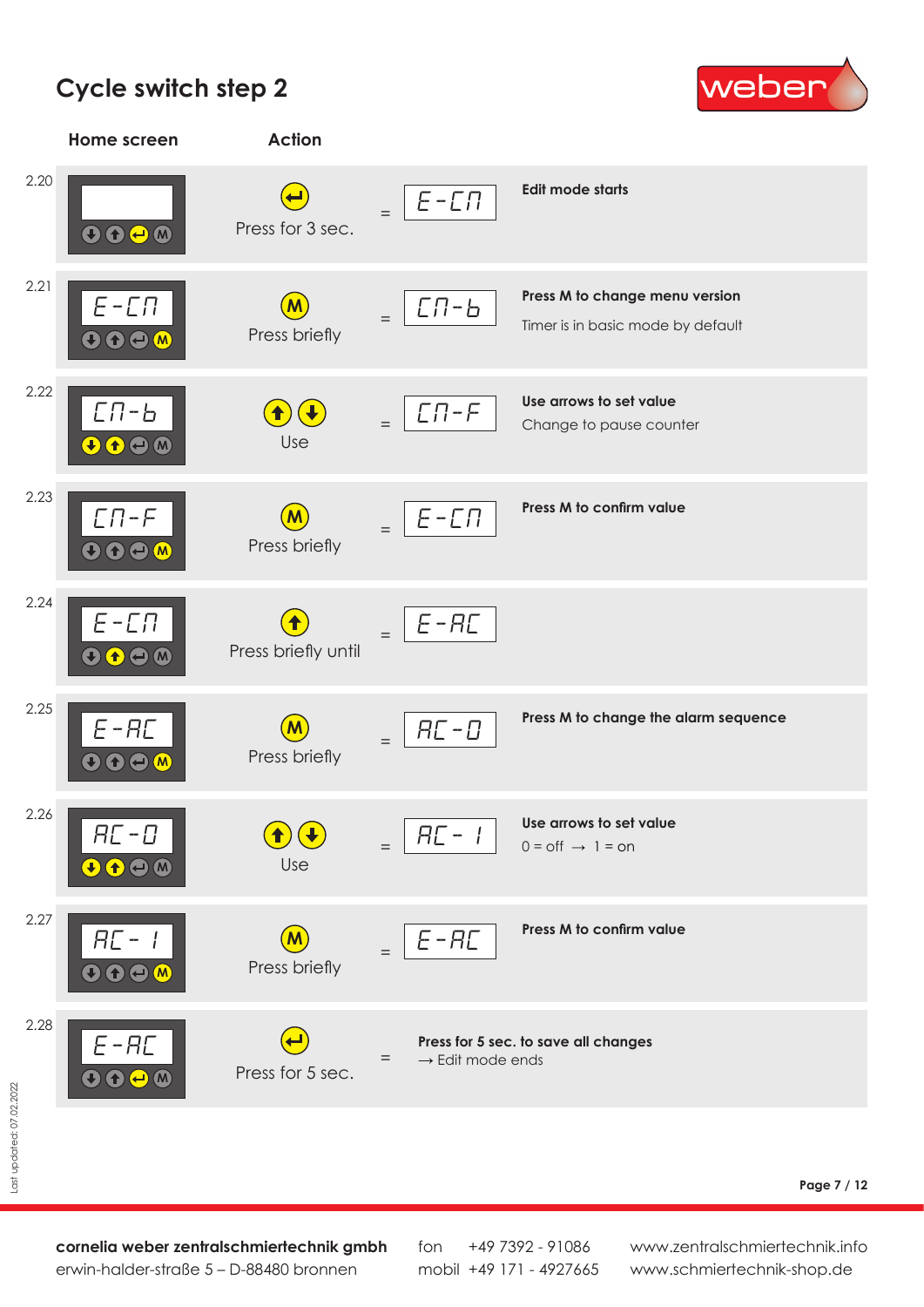### **Reset to default**





**Resetting the alarms on the next page Page 8 / 12** 

**cornelia weber zentralschmiertechnik gmbh** erwin-halder-straße 5 – D-88480 bronnen

fon mobil +49 171 - 4927665 +49 7392 - 91086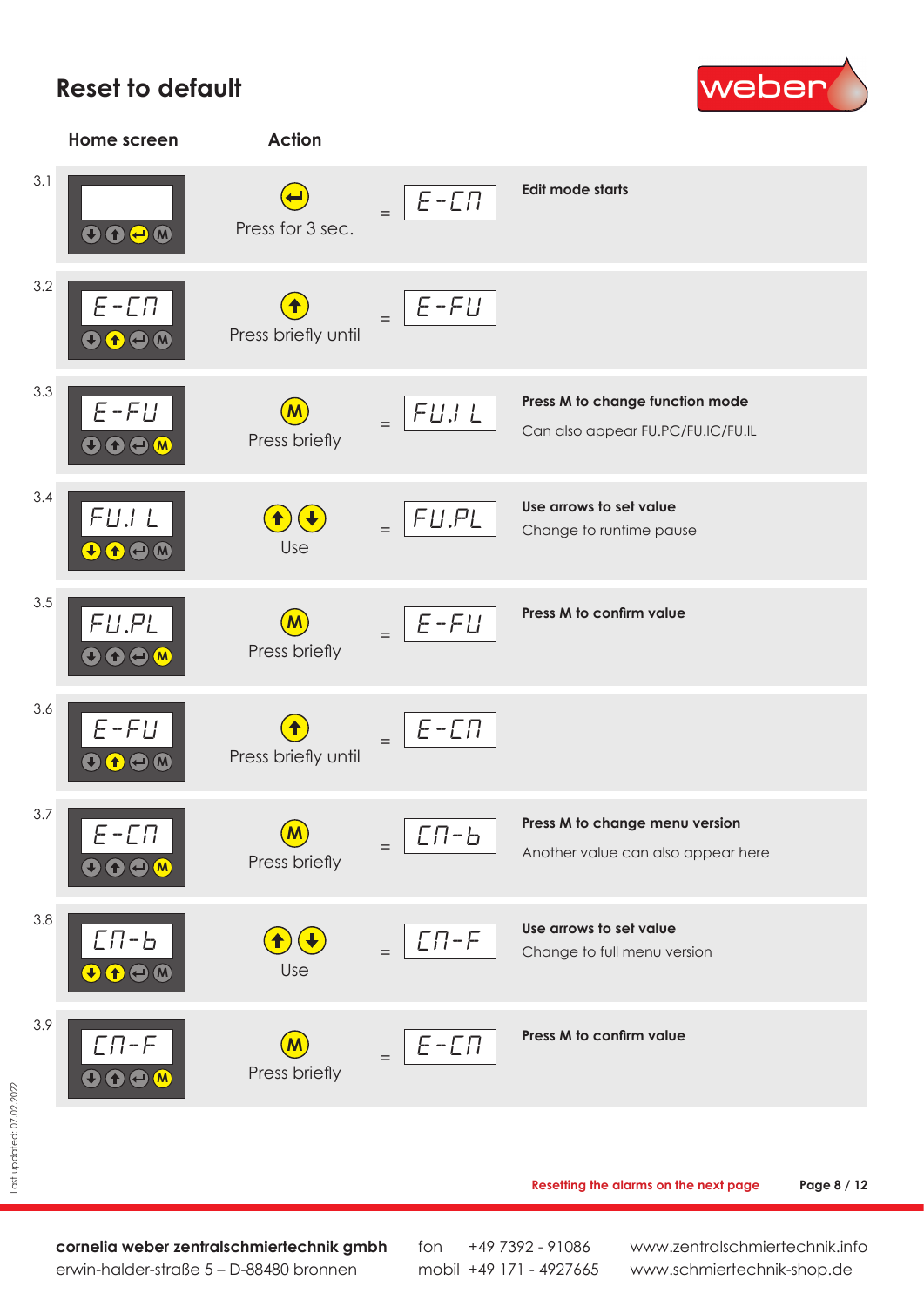#### **Reset menu version and function mode on the previous page**





**cornelia weber zentralschmiertechnik gmbh** erwin-halder-straße 5 – D-88480 bronnen

fon mobil +49 171 - 4927665 +49 7392 - 91086

www.zentralschmiertechnik.info www.schmiertechnik-shop.de

**Page 9 / 12**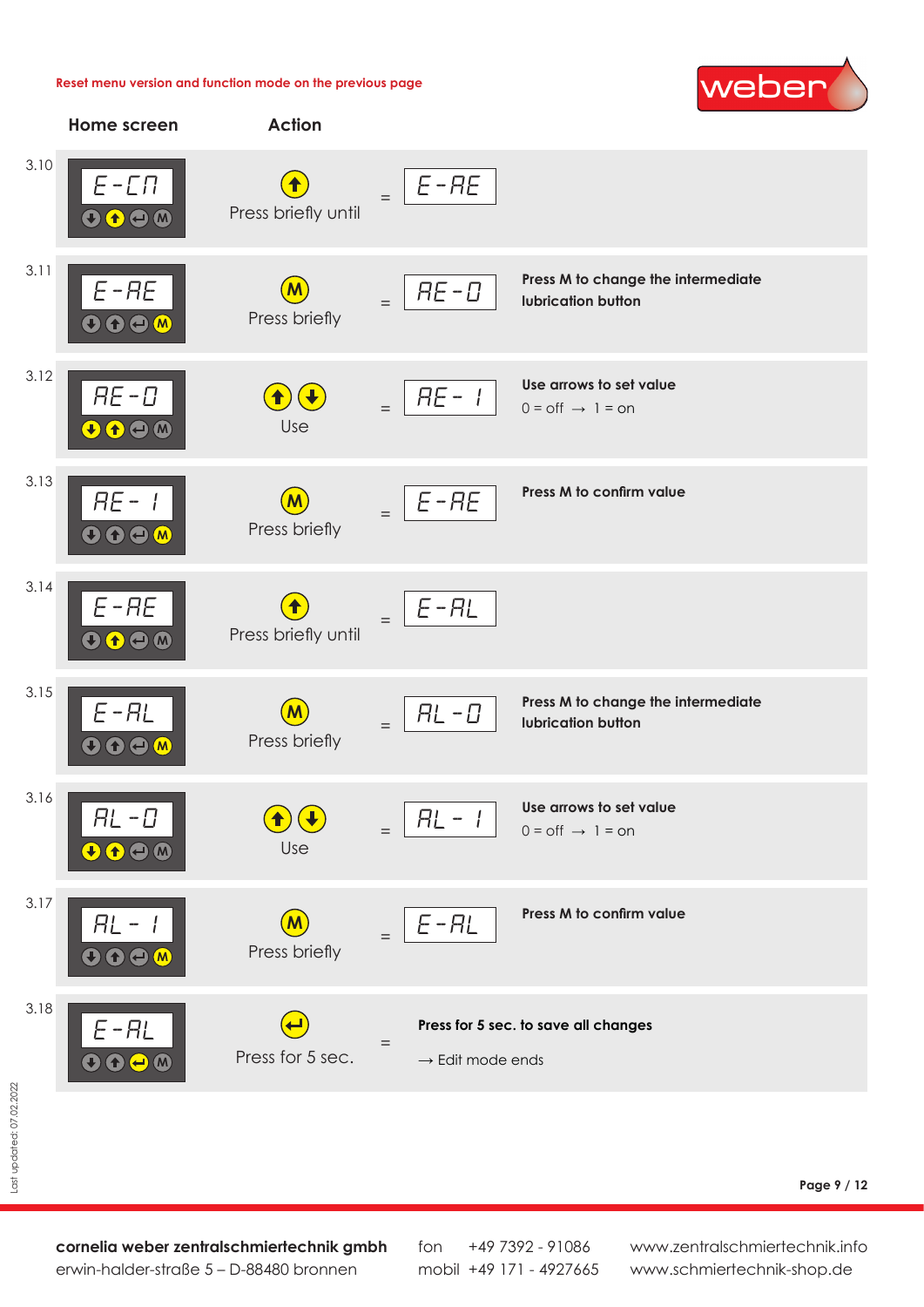# Electrical connection







# **Pump connection without timer – BEKA F1**



#### **No. ... = cable number for single-color cables (pin position TYCO connector)**



**cornelia weber zentralschmiertechnik gmbh** erwin-halder-straße 5 – D-88480 bronnen

fon mobil +49 171 - 4927665 +49 7392 - 91086

www.zentralschmiertechnik.info www.schmiertechnik-shop.de

**Page 10 / 12**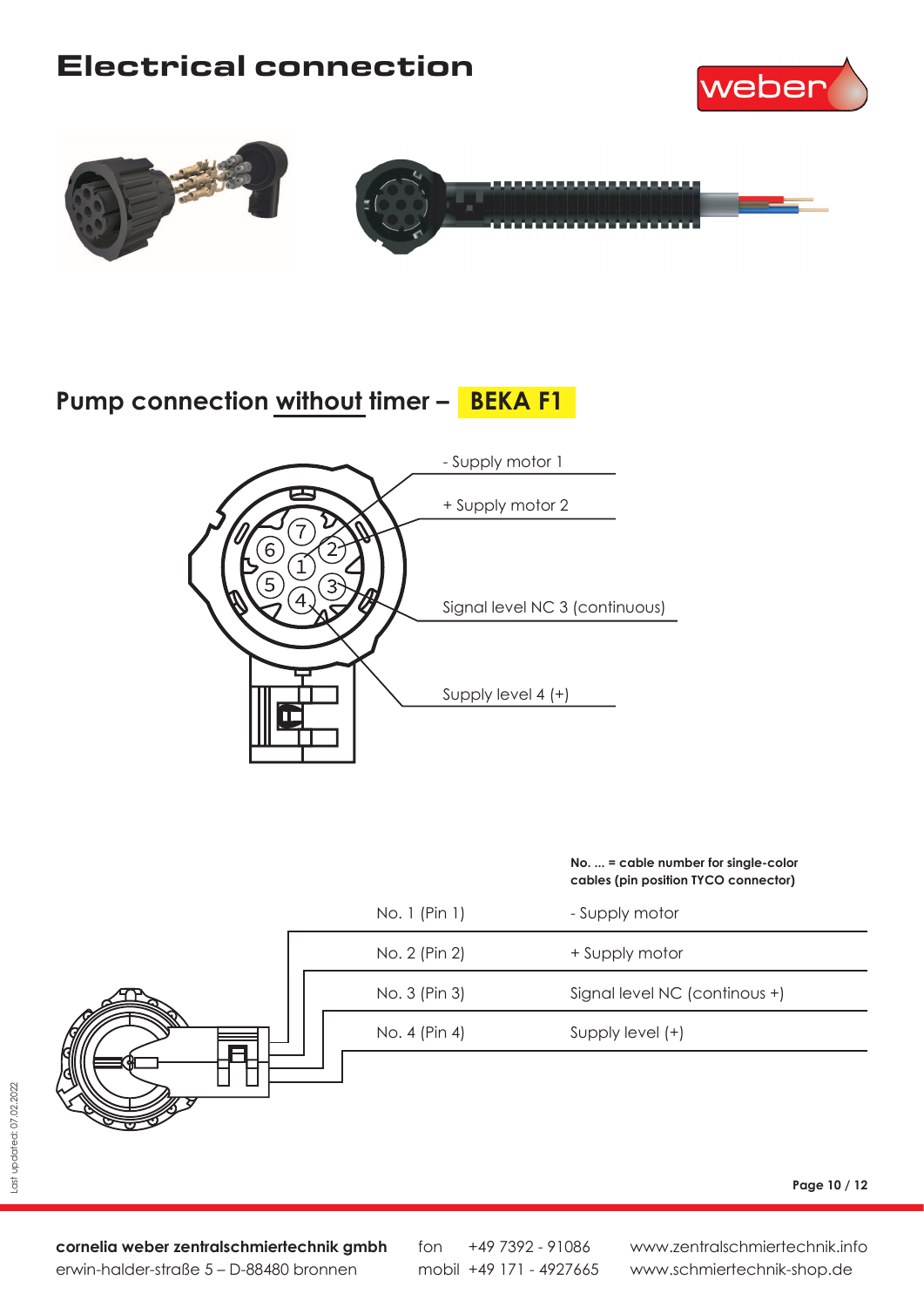# Electrical connection







#### **No. ... = cable number for single-color cables (pin position TYCO connector)**



**Page 11 / 12**

**cornelia weber zentralschmiertechnik gmbh** erwin-halder-straße 5 – D-88480 bronnen

fon mobil +49 171 - 4927665 +49 7392 - 91086